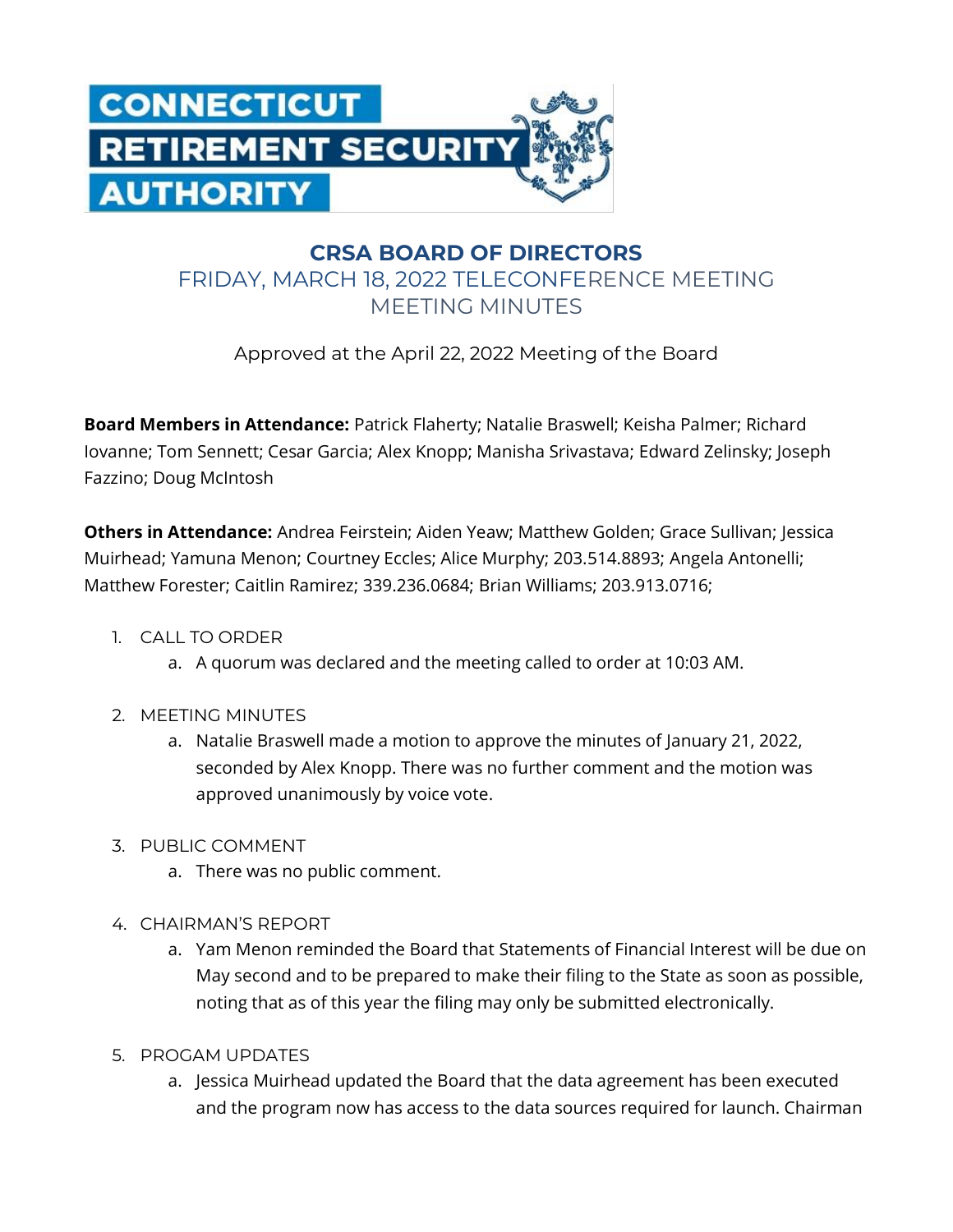Braswell thanked Patrick Flaherty and the Department of Labor for their efforts in bringing the agreement to fruition.

- b. Matt Golden updated the Board on the timeline and plan for program launch and the pilot program. Patrick Flaherty asked to keep him informed as to the timing of communications so that the Department of Labor is prepared to redirect inquiries to the correct location. Ms. Srivastava asked whether all employers would be notified. Matt Golden clarified that notifications will go out to employers whom the program believes to be eligible based on available state data sources. Mr. Knopp asked if there would be a central announcement of the program launch. Chairman Braswell confirmed that there would be a press conference and the Board members are invited to attend and would provide a copy of the press release.
- c. Alice Murphy updated the Board on the marketing plan for outreach during launch. Ms. Srivastava asked whether the program can handle the amount of employers after launch. Ms. Muirhead clarified that the program will be rolled out in waves, with the larger employers of 100 employees or more having the first deadline on June 30. Mr. Golden noted that all employers who wish to join right away will have the opportunity to do so and the staffing at the call centers are prepared for that volume. Mr. Iovanne asked for the current pilot statistics. Mr. Golden updated the board that there were 7 employers enrolled with 6 sending regular payroll, an average contribution rate of 3.41% from savers, a 14% opt-out rate from employees, and \$5,647 in assets. Additional employers were expected to begin payroll deductions shortly.
- d. Ms. Muirhead presented the format of the program's invoice and calculation of fees and the minimum rollover contribution proposal to the Board for approval.
- e. Ms. Muirhead asked Matthew Forester of Lockwood Advisors to go over his letter to the Board on asset exposures due to the Ukraine-Russia conflict. Mr. Forester updated the board on assets fund exposure to Russian securities and potential impacts.
- f. Mr. Zelinsky asked if the Board had purchased liability insurance. Chairman Braswell confirmed that it was in process.

## 6. POLICIES

- a. Ms. Muirhead presented three policies to the Board for approval:
	- i. Updated Grievances, Complaints Policy
	- ii. Updated Wave Schedule Policy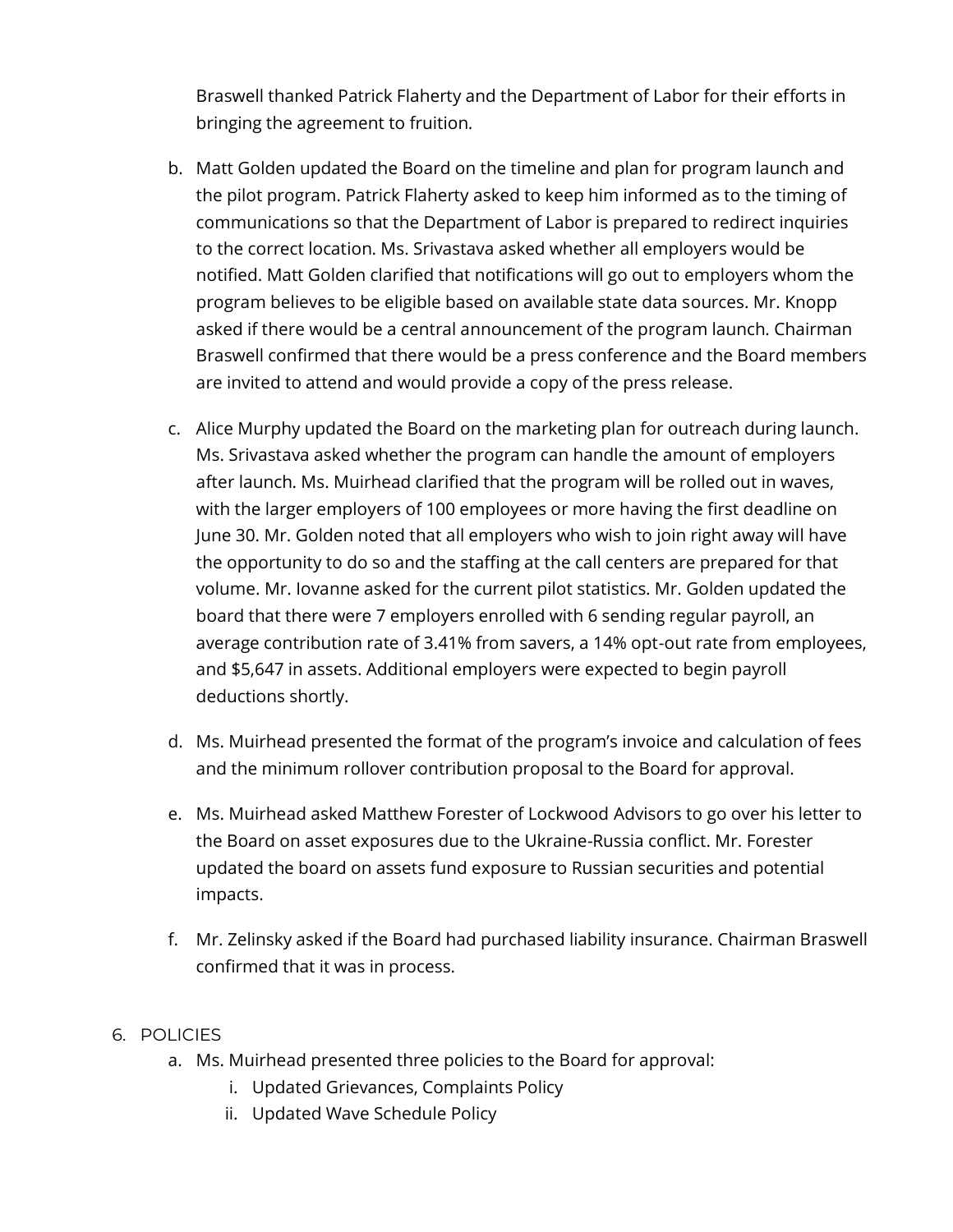- iii. Enrollment by Non-Covered Employees Policy
- b. Mr. Knopp asked about giving final decisions to an ad hoc committee in the grievance policy. Attorney Karen Jeffers of Pullman and Comley responded that bringing all grievances to the full Board for final determination may be unpracticable and that language was meant to protect the Board's time. Mr. Golden added that in his past experiences with other programs grievances do not typically come to the Board but are reported to them. Mr. Knopp asked that the Board should be apprised of any ad hoc committee decisions.
- c. Mr. Zelinsky expressed reservations about making the program available to selfemployed individuals and ERISA pre-emption. Ms. Muirhead responded that the current policy only states that the Board will make a determination about the availability of the program to self-employed individuals at a future time.
- d. Chairman Braswell made the following motion:

RESOLUTIONS OF THE BOARD OF DIRECTORS OF THE CONNECTICUT RETIREMENT SECURITY AUTHORITY

Resolved that the Authority's Chairperson, and/or the Chairperson's designee, shall be authorized, empowered and directed to take the following actions in connection with the Program:

To approve the form of participation agreement to be entered into by the IRA custodian and prospective account owners;

To approve the timing for the crediting of contributions made to individual accounts established in the Program;

To approve the administrative performance criteria and marketing performance criteria which shall apply to the services provided to the Program by BNY Mellon and Vestwell State Savings ("Vestwell");

To approve Vestwell's procedures for determining the Program management fee and the annual account fee to be charged by Vestwell to the Program and the format for Vestwell's invoices for such fees.

Resolved further that the Authority's Board of Directors hereby approves the following, which have been presented to and reviewed by the Board: